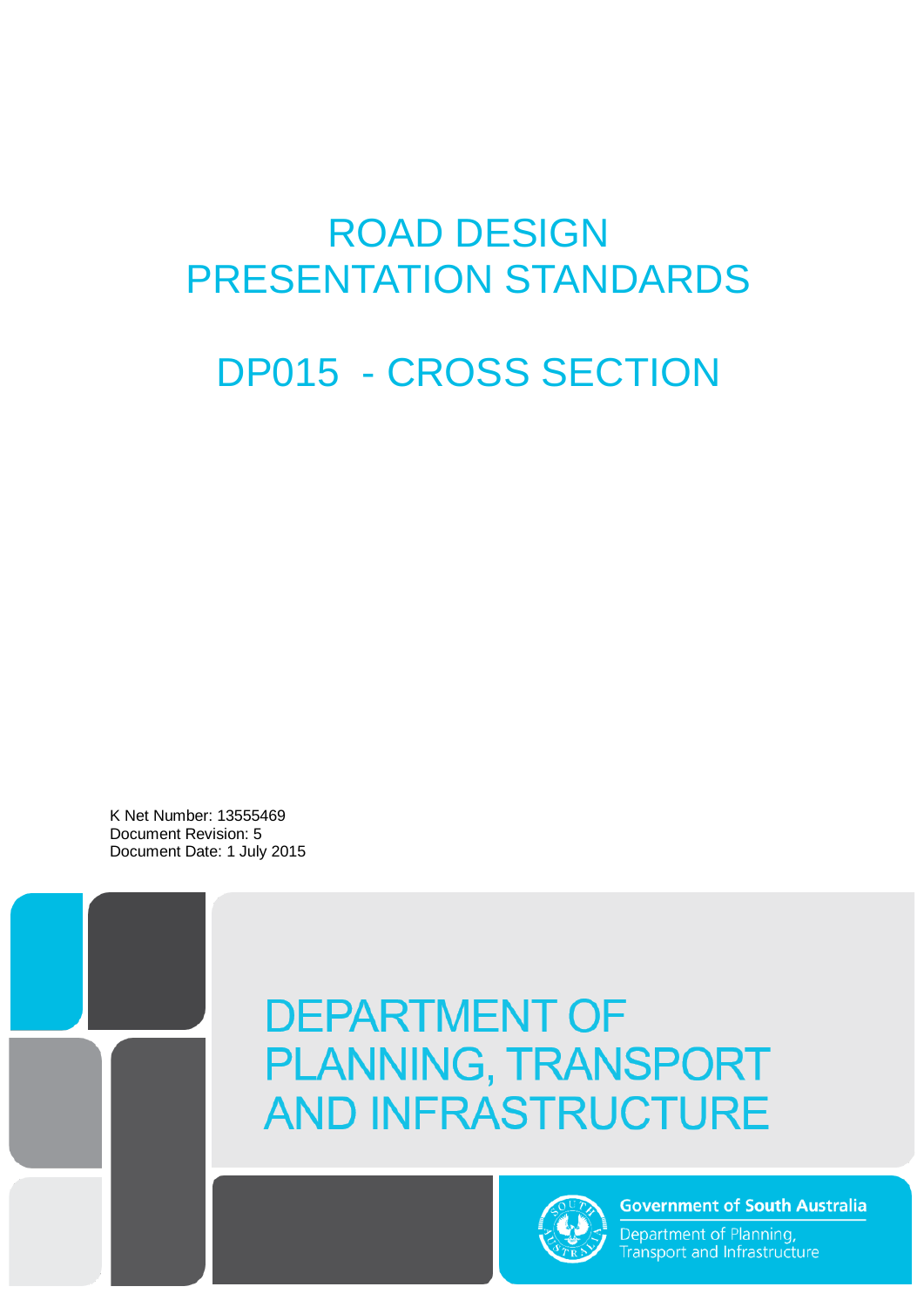## Document Amendment Record

| <b>Rev</b> | <b>Change Description</b>                                          | <b>Date</b>         | <b>Author</b>                 | <b>Checked</b>  | <b>Authorised</b> |
|------------|--------------------------------------------------------------------|---------------------|-------------------------------|-----------------|-------------------|
|            | Initial Issue                                                      | 29 July 2009        | <b>Anthony Crotty</b>         | Natasha Stone   | Noel O'Callaghan  |
| 2          | General review of text and example drawings                        | 17 March<br>2010    | John Hastie<br>Alison Freer   |                 | Noel O'Callaghan  |
| 3          | General review of text and example drawings                        | 23 December<br>2011 | Natasha Stone<br>Alison Freer | Jeremy Champion | Noel O'Callaghan  |
| 4          | General review of example drawings                                 | 12 July 2012        | Natasha Stone                 | Jeremy Champion | Noel O'Callaghan  |
| 5          | Legend added to drawings<br>Change in 'symbols to be shown' clause | 01 July 2015        | John Hastie                   | Natasha Stone   | Jeff Lane         |

### Document Management

This document is the Property of the Department of Planning Transport and Infrastructure (DPTI) and contains information that is confidential to DPTI. It must not be copied or reproduced in any way without the written consent of DPTI. This is a controlled document and it will be updated and reissued as approved changes are made.

To be read in conjunction with CAD Manual & Presentation Guidelines DP001 (Master Specification PC-EDM7)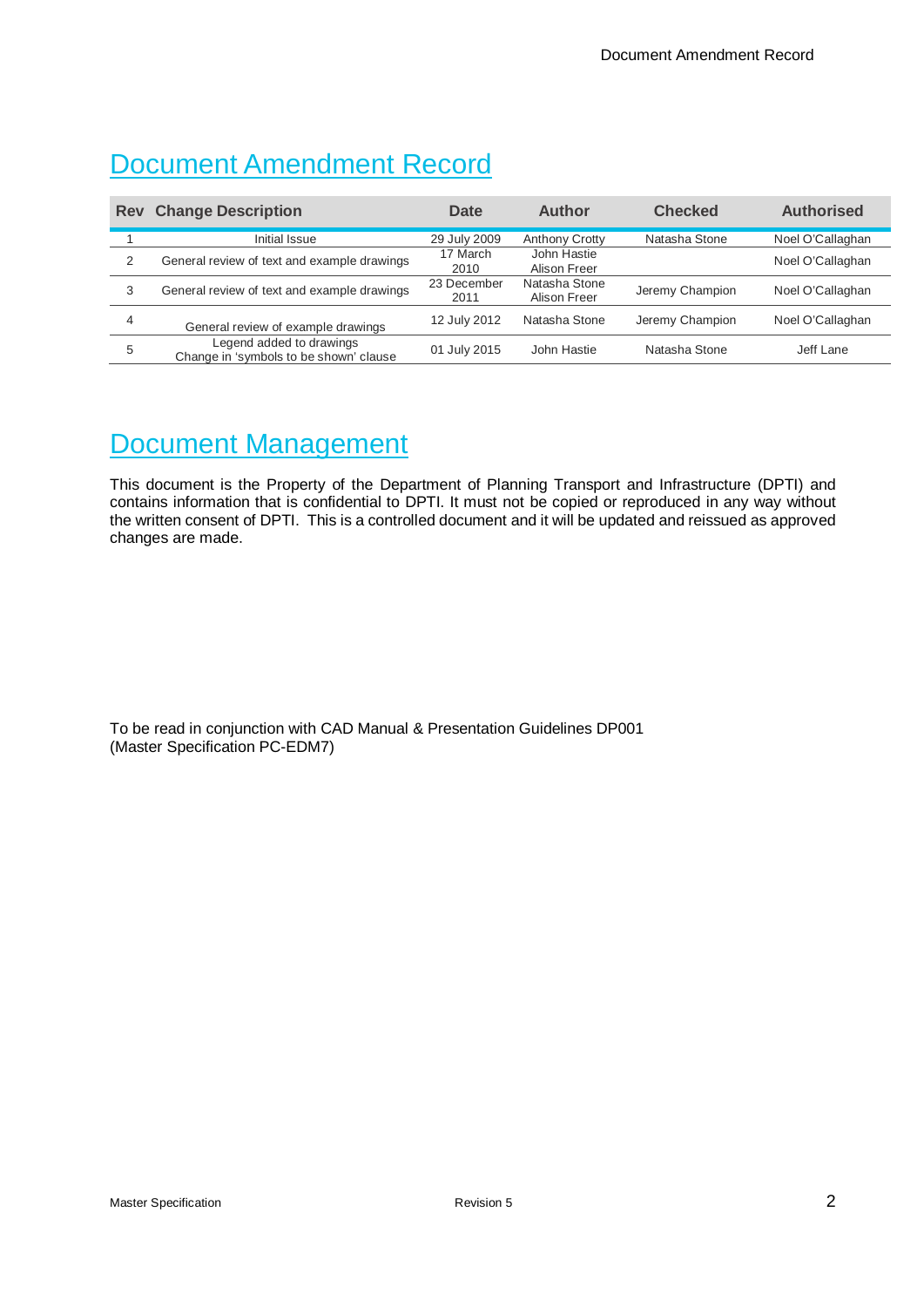### DP015 CROSS SECTION

#### 1 Purpose

- 1.1 The 'Cross Section' drawing is used to show the vertical relationship between the designed and existing surfaces.
- 1.2 For examples of this standard see attached drawings.
- 1.3 The details listed below can be arranged on the General Construction drawing provided they do not cause the drawing to become congested.

#### 2 Content

- 2.1 Layers to be shown as per the DPTI Layer Matrix (DP001)
- 2.2 The following CAD entities are required:
	- a) All information in DP 001 General Requirements.
- 2.3 Lines shall be shown indicating the following:
	- a) Existing & design surfaces.
	- b) Reference String.
	- c) Other surfaces or design strings may be shown at the discretion of the designer
	- d) Datum Level.
	- e) Extents of existing seal.
	- f) Reference String.
	- g) Carriageway cross-fall. (%)
	- h) Batter-slopes. (V:H)
	- i) Chainages
- 2.4 Symbols shall be shown identifying the following:
	- a) 'CE' string location and 'NJ' string location. (if sub-grade surface not shown)
	- b) Existing and new fences.
	- c) Existing and new safety barriers.
- 2.5 Text may be shown identifying the following:
	- a) Cut string label.
	- b) Design offset
	- c) Existing & design surface levels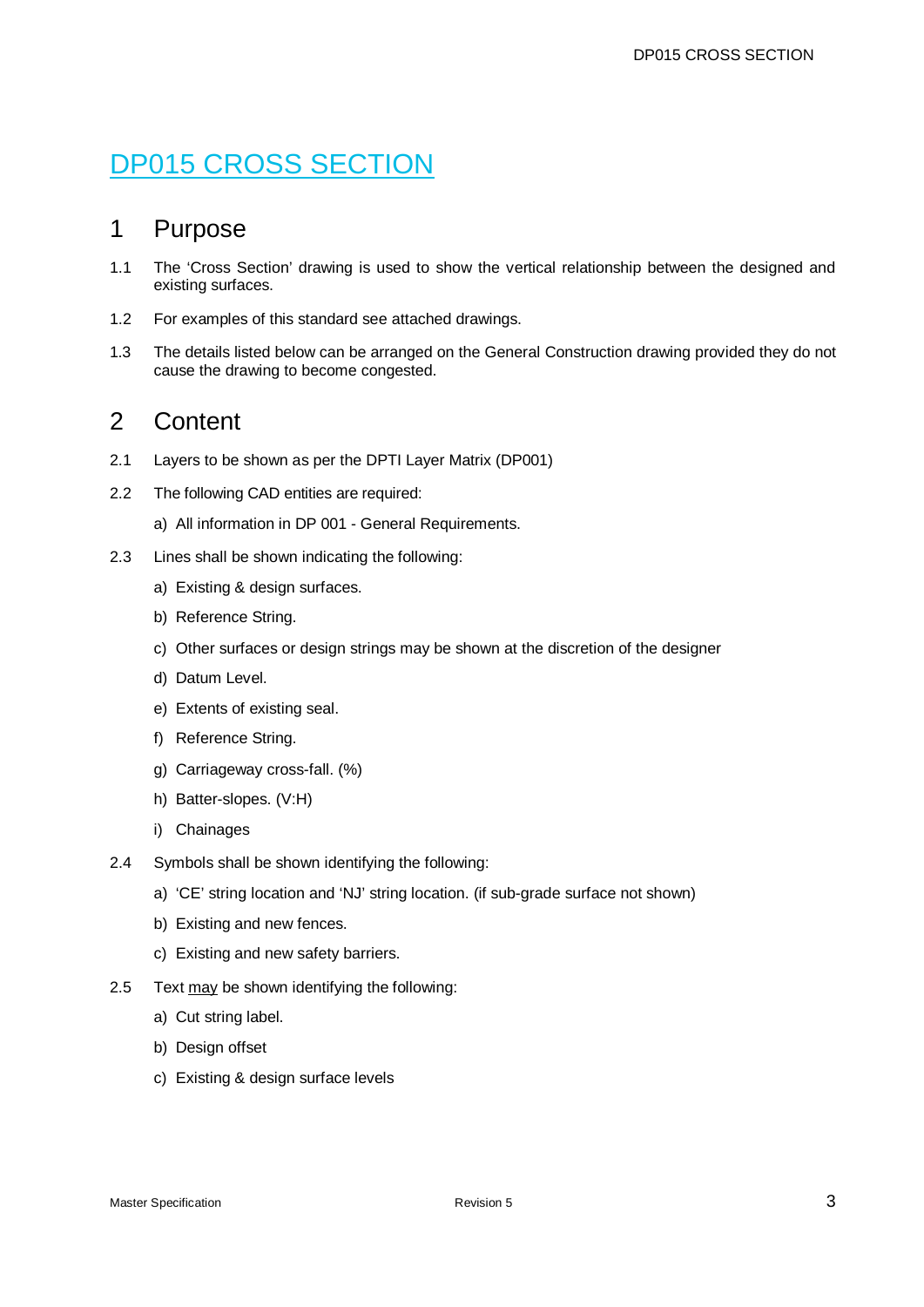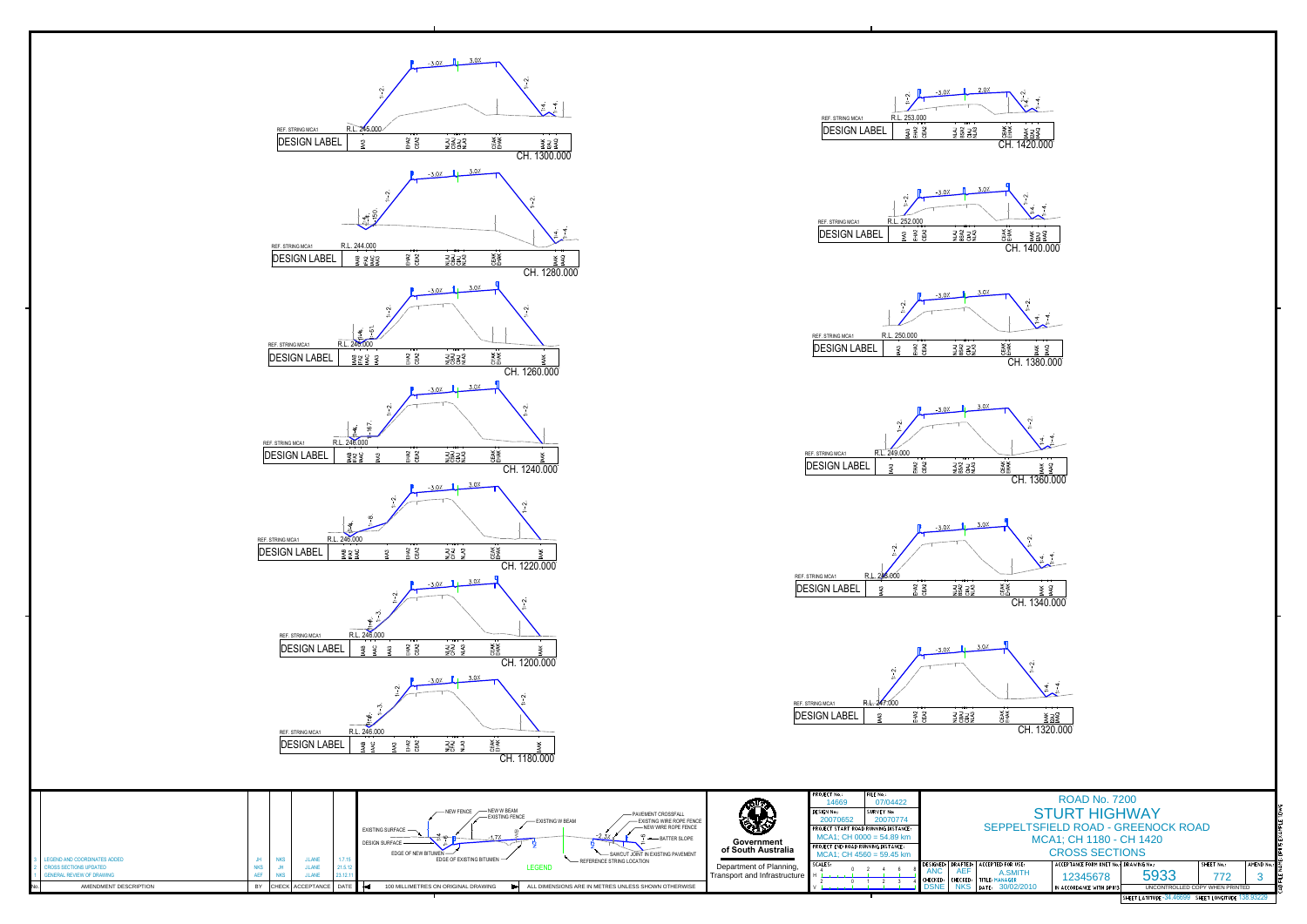

|                                                                                     | <b>ROAD No. 7200</b>                   |  |            |           |  |  |  |  |  |  |  |  |
|-------------------------------------------------------------------------------------|----------------------------------------|--|------------|-----------|--|--|--|--|--|--|--|--|
|                                                                                     | <b>STURT HIGHWAY</b>                   |  |            |           |  |  |  |  |  |  |  |  |
| 2.DWG<br>EXAMPLE<br>SEPPELTSFIELD ROAD - GREENOCK ROAD                              |                                        |  |            |           |  |  |  |  |  |  |  |  |
|                                                                                     | MCM1; CH 330 - CH 380<br>DP015         |  |            |           |  |  |  |  |  |  |  |  |
|                                                                                     | <b>CROSS SECTIONS</b>                  |  |            |           |  |  |  |  |  |  |  |  |
| CEPTED FOR USE:                                                                     | ACCEPTANCE FORM KNET No.: DRAWING No.: |  | SHFFT No.: | AMEND No. |  |  |  |  |  |  |  |  |
| NAME:<br><b>A.SMITH</b><br>5933<br>12345678<br>833<br>Ë<br>3<br>TLE: MANAGER        |                                        |  |            |           |  |  |  |  |  |  |  |  |
| GK,<br>TE: 30/02/2010<br>IN ACCORDANCE WITH DP013<br>UNCONTROLLED COPY WHEN PRINTED |                                        |  |            |           |  |  |  |  |  |  |  |  |
| SHEET LATITUDE-34.46699 SHEET LONGITUDE 138.93229                                   |                                        |  |            |           |  |  |  |  |  |  |  |  |